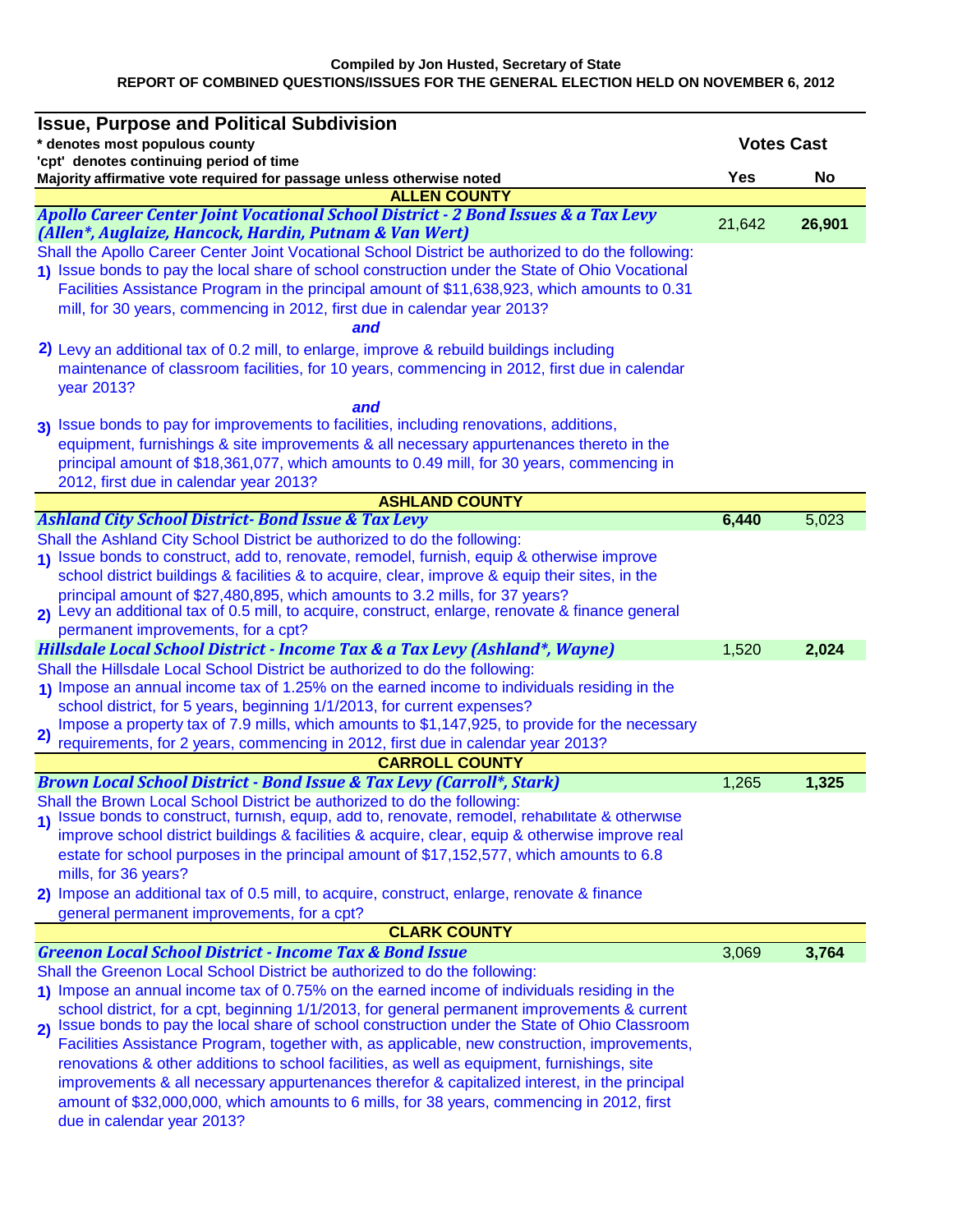|                                | <b>Issue, Purpose and Political Subdivision</b>                                                                                                                            |                   |        |
|--------------------------------|----------------------------------------------------------------------------------------------------------------------------------------------------------------------------|-------------------|--------|
| * denotes most populous county |                                                                                                                                                                            | <b>Votes Cast</b> |        |
|                                | 'cpt' denotes continuing period of time                                                                                                                                    | <b>Yes</b>        | No     |
|                                | Majority affirmative vote required for passage unless otherwise noted<br><b>CLERMONT COUNTY</b>                                                                            |                   |        |
|                                | <b>Batavia Local School District - Two Bond Issues &amp; Two Tax Levies</b>                                                                                                | 2,638             | 2,543  |
|                                | Shall the Batavia Local School District be authorized to do the following:                                                                                                 |                   |        |
|                                | 1) Issue bonds to pay the local share of school construction under the State of Ohio Classroom                                                                             |                   |        |
|                                | Facilities Assistance Program in the principal amount of \$12,642,450, which amounts to 3.7                                                                                |                   |        |
|                                | mills, for 28 years?                                                                                                                                                       |                   |        |
|                                | 2) Issue bonds to pay the cost of improvements to school facilities comprised of locally funded                                                                            |                   |        |
|                                |                                                                                                                                                                            |                   |        |
|                                | initiative for the School District's project under the State of Ohio Classroom Facilities                                                                                  |                   |        |
|                                | Assistance Program, including new construction, improvements, renovations & additions to                                                                                   |                   |        |
|                                | school facilities & to provide equipment, furnishings & site improvements therefor in the<br>principal amount of \$1,000,000, which amounts to 0.31 mill, for 25 years?    |                   |        |
|                                | and                                                                                                                                                                        |                   |        |
|                                | 3) Impose an additional tax of 0.5 mill, for 23 years, to maintain the classroom facilities included                                                                       |                   |        |
|                                | in the project?                                                                                                                                                            |                   |        |
|                                | and                                                                                                                                                                        |                   |        |
|                                | 4) Impose an additional tax of 2.75 mills, for a cpt, commencing in 2012, first due in 2013, for                                                                           |                   |        |
|                                | current operating expenses?<br><b>FRANKLIN COUNTY</b>                                                                                                                      |                   |        |
|                                | Dublin City School District - Bond Issue & Tax Levy (Franklin*, Delaware, Union)                                                                                           | 21,728            | 18,122 |
|                                | Shall the Dublin City School District be authorized to do the following:                                                                                                   |                   |        |
|                                | 1) Issue bonds to expand, renovate, repair, improve & maintain existing school buildings &                                                                                 |                   |        |
|                                | facilities; to replace & refurbish existing equipment; upgrade & improve technology & building                                                                             |                   |        |
|                                | security enhancements district-wide, in the principal amount of \$15,871,610, which amounts                                                                                |                   |        |
|                                | to 0.54 mill, for 13 years?                                                                                                                                                |                   |        |
|                                | 2) Levy an additional property tax of 6.4 mills, for a cpt, for current operating expenses?                                                                                |                   |        |
|                                | New Albany-Plain Local School District - Bond Issue & Tax Levy (Franklin*, Licking)                                                                                        | 4,918             | 4,785  |
|                                | Shall the New Albany-Plain Local School District be authorized to do the following:                                                                                        |                   |        |
|                                | 1) Issue bonds to construct, add to, renovate, remodel, furnish, equip & otherwise improve                                                                                 |                   |        |
|                                | school district buildings & facilities & acquire, improve clear & equip the sites thereof in the                                                                           |                   |        |
|                                | principal amount of \$45,120,442, which amounts to 2.6 mills, for 37 years?                                                                                                |                   |        |
|                                | 2) Levy an additional property tax of 4.24 mills, for a cpt, for current operating expenses?<br><b>JEFFERSON COUNTY</b>                                                    |                   |        |
|                                | <b>Indian Creek Local School District - Bond Issue &amp; Tax Levy</b>                                                                                                      | 4,605             | 5,274  |
|                                | Shall the Indian Creek Local School District be authorized to do the following:                                                                                            |                   |        |
| $\vert$                        | Issue bonds to construct school facilities under the Exceptional Needs Program of the Ohio                                                                                 |                   |        |
|                                | School Facilities Commission & locally funded initiatives; renovate, improve & construct                                                                                   |                   |        |
|                                | additions to existing facilities; furnish & equip the same; improve the sites thereof; acquire                                                                             |                   |        |
|                                | land & interests in land as necessary in connection therewith in the principal amount of                                                                                   |                   |        |
|                                | \$22,000,000, which amounts to 3.5 mills, for 37 years?                                                                                                                    |                   |        |
|                                | 2) Levy an additional property tax of 1.45 mills, for 5 years, for current expenses?                                                                                       |                   |        |
|                                | <b>KNOX COUNTY</b><br>East Knox Local School District - Income Tax & Tax Levy (Knox*, Coshocton, Licking)                                                                  | 1,861             | 2,772  |
|                                |                                                                                                                                                                            |                   |        |
| $\overline{1}$                 | Shall the East Knox Local School District be authorized to do the following:<br>1) Impose an annual income tax or 3/4% on the earned income or individuals residing in the |                   |        |
|                                | school district to provide for the current expenses of the school district, for cpt, beginning                                                                             |                   |        |
|                                | 1/1/2013?                                                                                                                                                                  |                   |        |
|                                | 2) Impose a property tax of \$700,000, which amounts to 2.92 mills, for a cpt, commencing in                                                                               |                   |        |
|                                | 2012, first due in calendar year 2013, to provide for the necessary requirements of the school                                                                             |                   |        |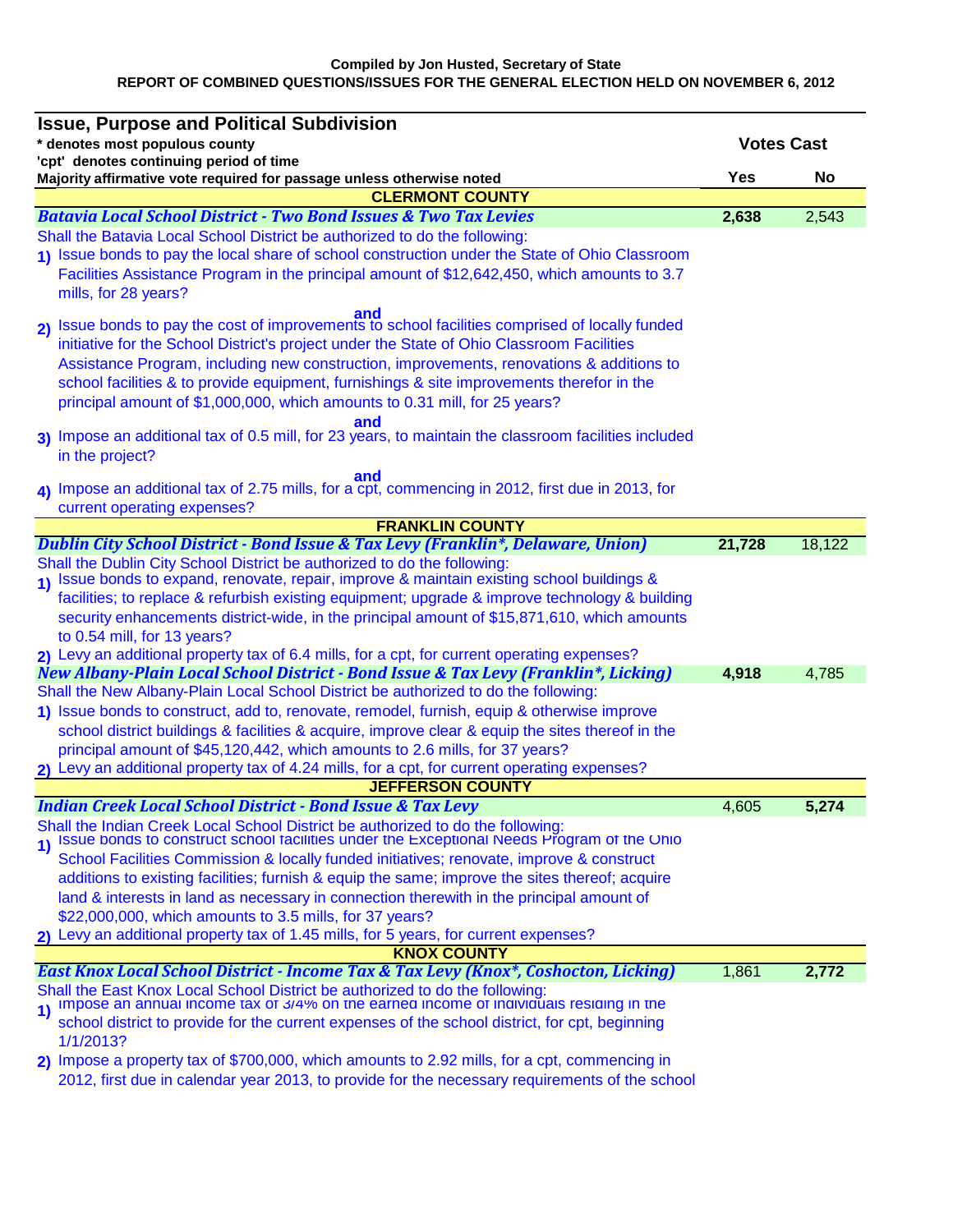| <b>Issue, Purpose and Political Subdivision</b>                                                                                                        |       |                   |  |  |  |
|--------------------------------------------------------------------------------------------------------------------------------------------------------|-------|-------------------|--|--|--|
| * denotes most populous county                                                                                                                         |       | <b>Votes Cast</b> |  |  |  |
| 'cpt' denotes continuing period of time                                                                                                                |       |                   |  |  |  |
| Majority affirmative vote required for passage unless otherwise noted<br><b>LOGAN COUNTY</b>                                                           | Yes   | <b>No</b>         |  |  |  |
| West Liberty-Salem School District - Bond Issue & Tax Levy (Logan*, Champaign)                                                                         | 1,497 | 1,600             |  |  |  |
| Shall the West Liberty-Salem Local School District be authorized to do the following:                                                                  |       |                   |  |  |  |
| 1) Issue bonds to renovate, improve, & construct additions to existing facilities under the State                                                      |       |                   |  |  |  |
| of Ohio Classroom Facilities Assistance Program of the Ohio School Facilities Commission;                                                              |       |                   |  |  |  |
| furnish & equip the same; improving the site thereof & acquire interests in land, in the                                                               |       |                   |  |  |  |
| principal amount of \$14,500,000, which amounts to 7.05 mills, for 27 years?                                                                           |       |                   |  |  |  |
| 2) Levy an additional property tax of 0.5 mill, for a cpt, for permanent improvements?                                                                 |       |                   |  |  |  |
| <b>LORAIN COUNTY</b>                                                                                                                                   |       |                   |  |  |  |
| <b>Midview Local School District - Income Tax &amp; Tax Levy</b>                                                                                       | 3,866 | 6,058             |  |  |  |
| Shall the Midview Local School District be authorized to do the following:                                                                             |       |                   |  |  |  |
| 1) Impose an annual income tax of 0.75% on the earned income of individual residing in the                                                             |       |                   |  |  |  |
| school district, for a cpt, beginning 1/1/2013, for school district purposes?                                                                          |       |                   |  |  |  |
| 2) Levy an additional property tax of 3.5 mills, for a cpt, commencing in 2012, first due in                                                           |       |                   |  |  |  |
| calendar year 2013, to provide for the necessary requirements of the school district?                                                                  |       |                   |  |  |  |
| Wellington Exempted Village School District - Bond Issue & Tax Levy (Lorain*, Huron)                                                                   | 2,441 | 1,720             |  |  |  |
| Shall the Wellington Exempted Village School District be authorized to do the following:                                                               |       |                   |  |  |  |
| 1) Issue bonds to construct, furnish, equip, add to buildings & facilities & clear, improve & equip                                                    |       |                   |  |  |  |
| real estate for school purposes in the principal amount of \$11,575,000, which amounts to                                                              |       |                   |  |  |  |
| 2.97 mills, for 36 years?                                                                                                                              |       |                   |  |  |  |
| 2) Levy an additional property tax of 0.5 mill, for a cpt, for general permanent improvements?                                                         |       |                   |  |  |  |
| <b>MAHONING COUNTY</b>                                                                                                                                 |       |                   |  |  |  |
| <b>Springfield Local School District - Bond Issue &amp; Tax Levy</b><br>Shall the Springfield Local School District be authorized to do the following: | 2,011 | 2,393             |  |  |  |
| 1) Issue bonds to pay the local share of school construction under the State of Ohio Classroom                                                         |       |                   |  |  |  |
| Facilities Assistance Program in the principal amount of \$6,398,261, which amounts to 2                                                               |       |                   |  |  |  |
| mills, for 37 years?                                                                                                                                   |       |                   |  |  |  |
| 2) Levy an additional property tax of 0.5 mill, for 23 years, to maintain the classroom facilities                                                     |       |                   |  |  |  |
| included in the project?                                                                                                                               |       |                   |  |  |  |
| <b>MERCER COUNTY</b>                                                                                                                                   |       |                   |  |  |  |
| <b>Celina City School District - Bond Issue &amp; Tax Levy</b>                                                                                         | 2,917 | 5,968             |  |  |  |
| Shall the Celina City School District be authorized to do the following:                                                                               |       |                   |  |  |  |
| Issue bonds to pay the local share of school construction under the State of Ohio Classroom                                                            |       |                   |  |  |  |
| Facilities Assistance Program for a segmented project, including construction of a new PK-3                                                            |       |                   |  |  |  |
| elementary school building & demolition of East & West Elementary schools, other                                                                       |       |                   |  |  |  |
| improvements to school facilities, including conversion of planned PK-3 to PK-4 building,                                                              |       |                   |  |  |  |
| construction, of a high school auditorium & air conditioning for all school buildings, together                                                        |       |                   |  |  |  |
| with equipment, furnishings, landscaping & all necessary appurtenances thereto in the                                                                  |       |                   |  |  |  |
| principal amount of \$27,700,000, which amounts to 3.8 mills, for 33 years, commencing in                                                              |       |                   |  |  |  |
| 2012, first due in 2013?                                                                                                                               |       |                   |  |  |  |
| 2) Levy an additional property tax of 0.5 mill, for 23 years, commencing in 2012, first due in                                                         |       |                   |  |  |  |
| calendar year 2013, to maintain the classroom facilities included in the project?                                                                      |       |                   |  |  |  |
| <b>MONTGOMERY COUNTY</b>                                                                                                                               |       |                   |  |  |  |
| Jefferson Township Local School District - Bond Issue & Tax Levy                                                                                       | 1,504 | 1,560             |  |  |  |
| Shall the Jefferson Township Local School District be authorized to do the following:                                                                  |       |                   |  |  |  |
| 1) Issue bonds to pay the local share of school construction under the State of Ohio Classroom                                                         |       |                   |  |  |  |
| Facilities Program & new construction, improvements, renovations & additions to school                                                                 |       |                   |  |  |  |
| facilities, & provide equipment, furnishings & site improvements therefor in the principal                                                             |       |                   |  |  |  |
| amount of \$15,125,000, which amounts to 8.33 mills, for 37 years, commencing in 2012, first                                                           |       |                   |  |  |  |
| due in calendar year 2013?                                                                                                                             |       |                   |  |  |  |
| <b>Continued next page </b>                                                                                                                            |       |                   |  |  |  |